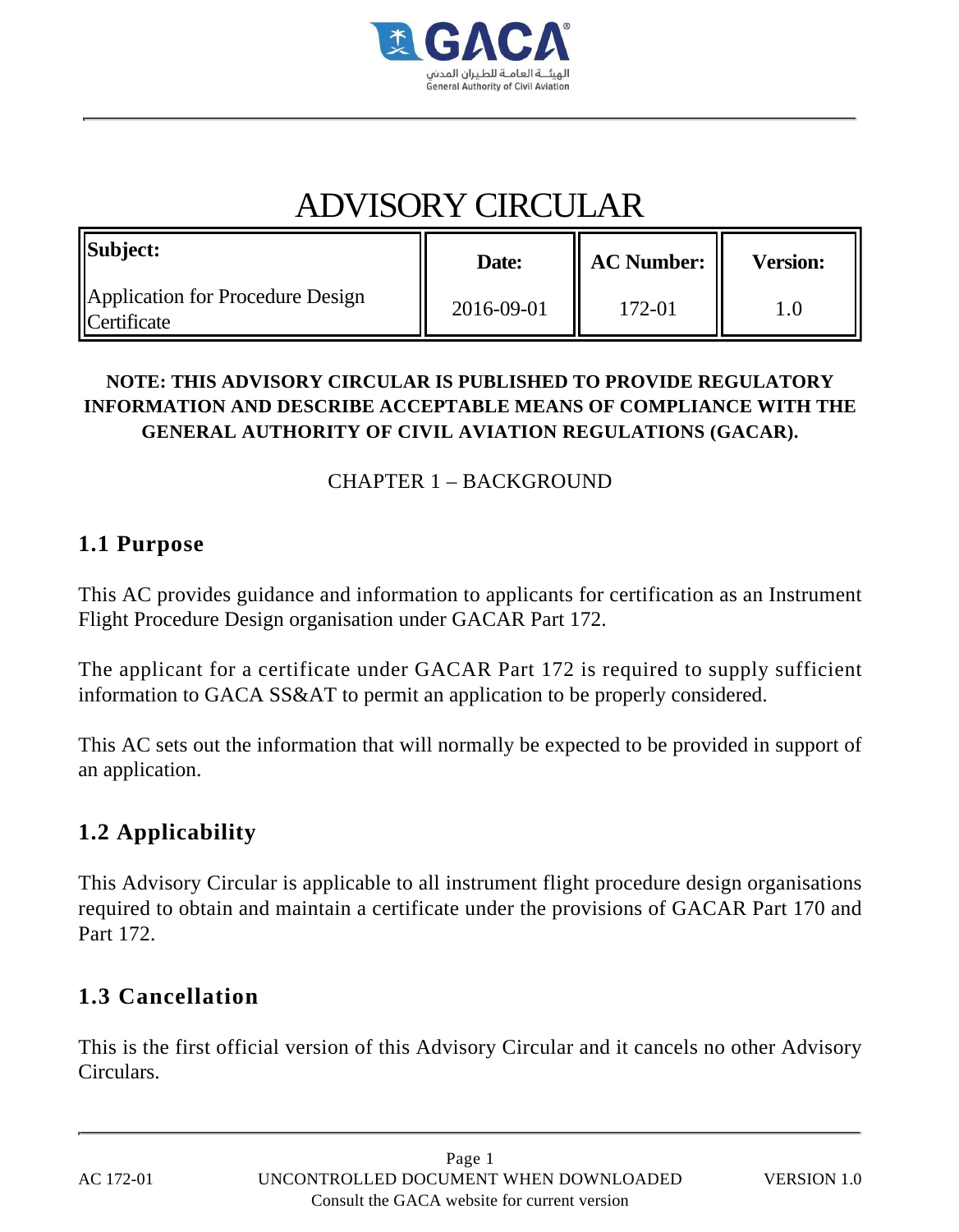

## **1.4 Related Regulatory Provisions**

GACAR Parts 1, 5, 7, 97, 170,172, 183 and 199.

# **1.5 Related Reading Material**

(a) Advisory Circular AC172-02;

- (b) ICAO Annexes 2, 4, 11 and 15;
- (c) ICAO PANS-OPS Doc 8168 Volume II (Construction of Visual and Instrument Flight Procedures);
- (d) ICAO Template Manual for Holding, Reversal and Racetrack Procedures, (Doc 9371);

(e) ICAO Required Navigation Performance Authorization Required Procedure Design Manual (Doc 9905)

- (f) ICAO Collision Risk Manual (CRM) (Doc 9274);
- (g) ICAO Quality Assurance Manual for Flight Procedure Design (Doc 9906):
- (1)Volume 1 Flight Procedure Design Quality Assurance System;
- (2)Volume 2 Flight Procedure Designer Training
- (3)Volume 3 Flight Procedure Design Software Validation;
- (4)Volume 4 Flight Procedures Design Construction (to be developed);
- (5)Volume 5 Validation of Instrument Flight Procedures; and
- (6)Volume 6 Flight Validation Pilot Training and Evaluation;
- (h) ICAO Instrument Flight Procedures Construction Manual (Doc 9368);
- (i) ICAO Continuous Descent Manual of Procedure (Doc 9931);
- (j) ICAO Performance Based Navigation Manual (Doc 9613);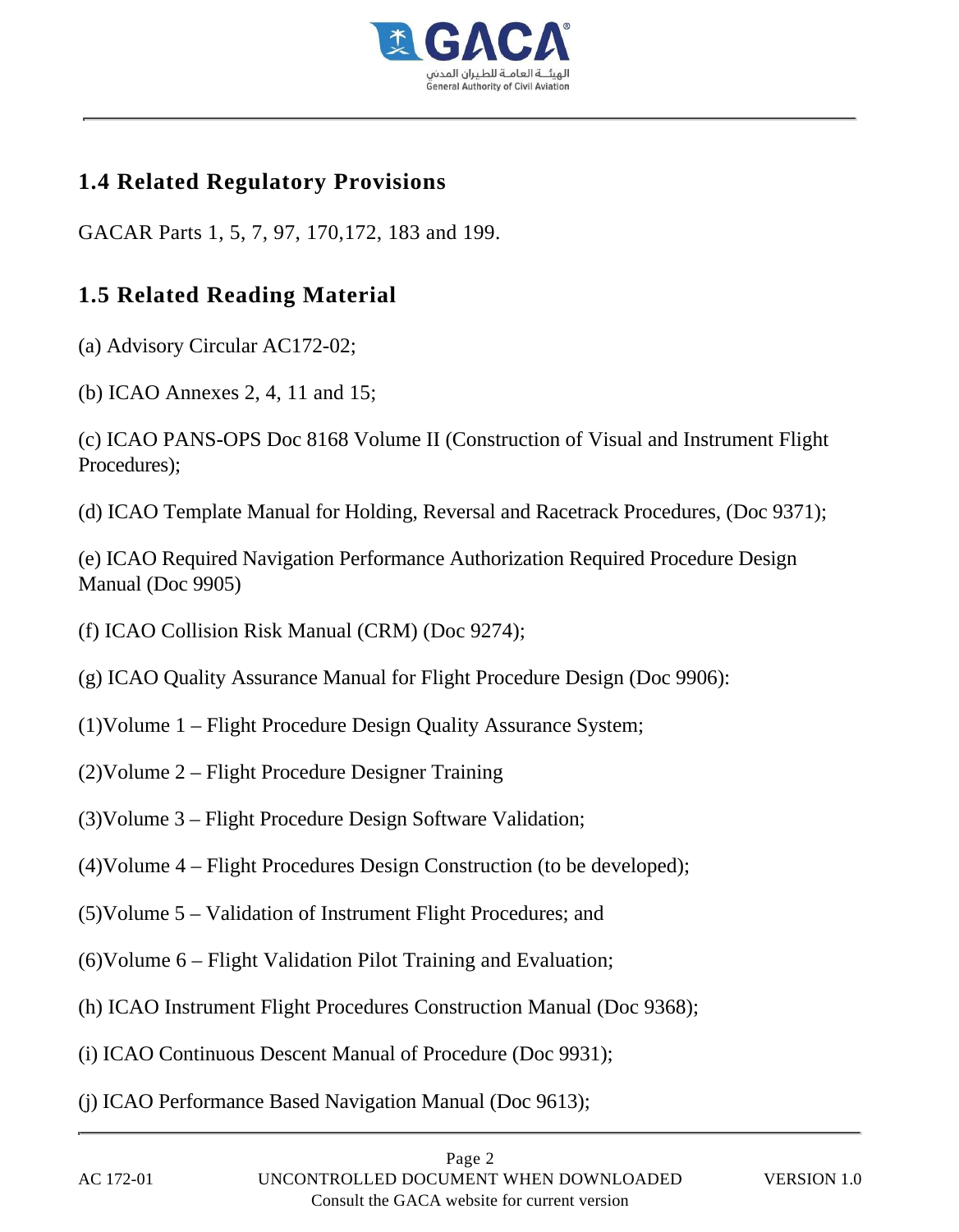

(k)ICAO Manual on All Weather Operations (Doc 9365).

# **1.6 Definitions of Terms Used in this Advisory Circular**

Affected parties should refer to Subpart A of GACAR Part 1 for a full listing of defined terms used in the new GACAR and specifically those related to safety management. This Advisory Circular may introduce additional definitions to aid in a common understanding of the ideas presented in this document. In cases where the definitions in this document differ from an identical term defined in GACAR Part 1, the definition in GACAR Part 1 will prevail when interpreting regulatory requirements.

## **1.7 Approval**

This Advisory Circular has been approved for publication by the Assistant President, Safety, Security and Air Transport (SS&AT) Sector of the General Authority of Civil Aviation.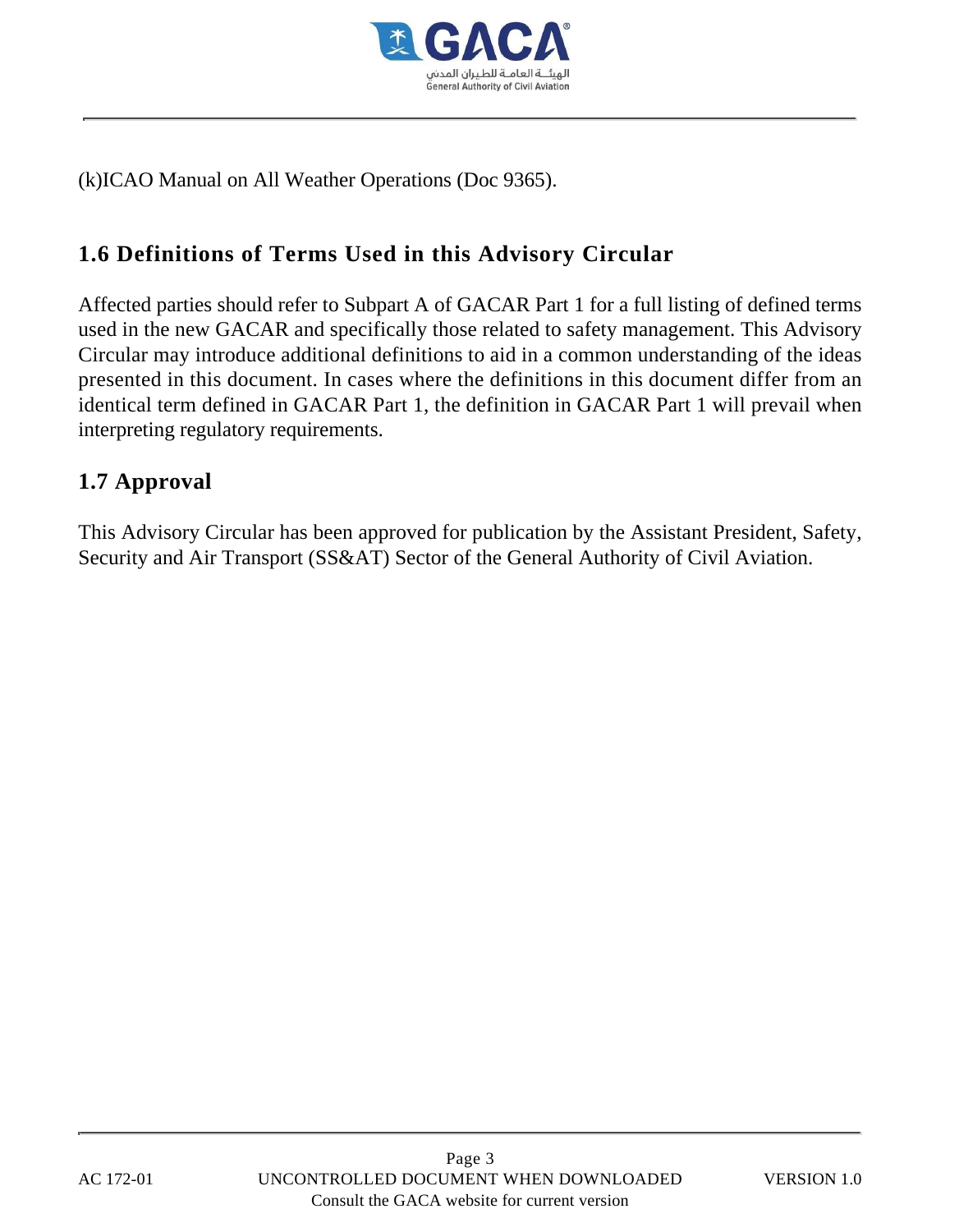

# CHAPTER 2 - APPROVAL AS AN INSTRUMENT FLIGHT PROCEDURE DESIGN ORGANISATION

## **2.1 Compliance with Regulations**

2.1.1 The application must adequately address all relevant requirements of GACAR Part 170 and Part 172, and should specifically detail the manner in which the applicant will comply with those regulations.

## **2.2 Information to be Supplied**

2.2.1 An application shall include:

·Applicant's name;

·Corporate structure and executive/senior management personnel;

·Place of business;

·Summary of relevant experience;

·Details of organisational structure;

·Experience and qualifications of key personnel

# **2.3 Financial Capacity**

2.3.1 GACA SS&AT may ask an applicant to provide evidence as to the applicant's financial standing and financial capacity.

### **2.4 Insurance**

2.4.1 An applicant must supply details of the liability insurance cover that the applicant has or intends to obtain. An applicant who does not have adequate liability insurance provision may be considered by GACA SS&AT as unlikely to be a viable commercial organisation,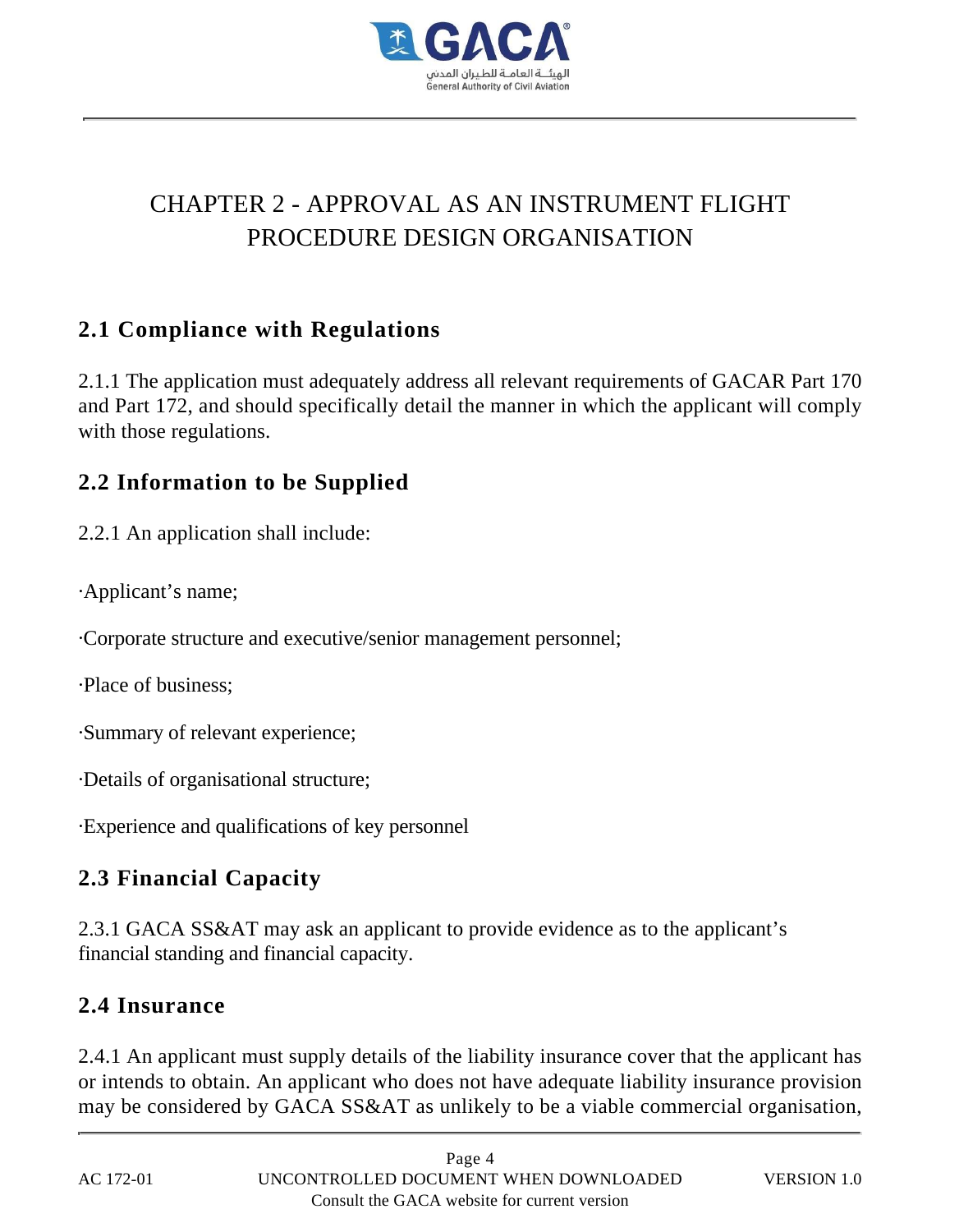

and therefore not an appropriate person to hold a certificate under GACAR Part 172.

# **2.5 Operations Manual**

2.5.1 A complete operations manual is to be submitted for approval in accordance with the requirements of GACAR Part 172.

# **2.6 Type of Procedure**

2.6.1 The application shall state the types of procedure(s) that the designer proposes to design.

2.6.2 Approval to design procedures of a particular type should be supported by evidence of adequate relevant design experience.

# **2.7 Environment**

2.7.1 The manner in which it is proposed to satisfy the requirements of the any environmental legislation in Saudi Arabia, including noise regulations, in regard to the design of procedures must be fully detailed.

2.7.2 It is acceptable to contract to another organisation for the provision of environmental analysis, but the applicant must provide full details of these arrangements and the procedures to be used by the contracted organisation.

# **2.8 Verification**

2.8.1 Standard operating procedures, including checklists, forms and record keeping procedures should be appropriately detailed in the operations manual.

# **2.9 Organisation**

2.9.1 The operations manual must contain details of the designer's organisational structure. Details of the duties, responsibilities, and authority of each relevant position in the organisation must be provided. The organisational structure should identify that positions are permanent, part-time, contracted, or casual.

# **2.10 Personnel**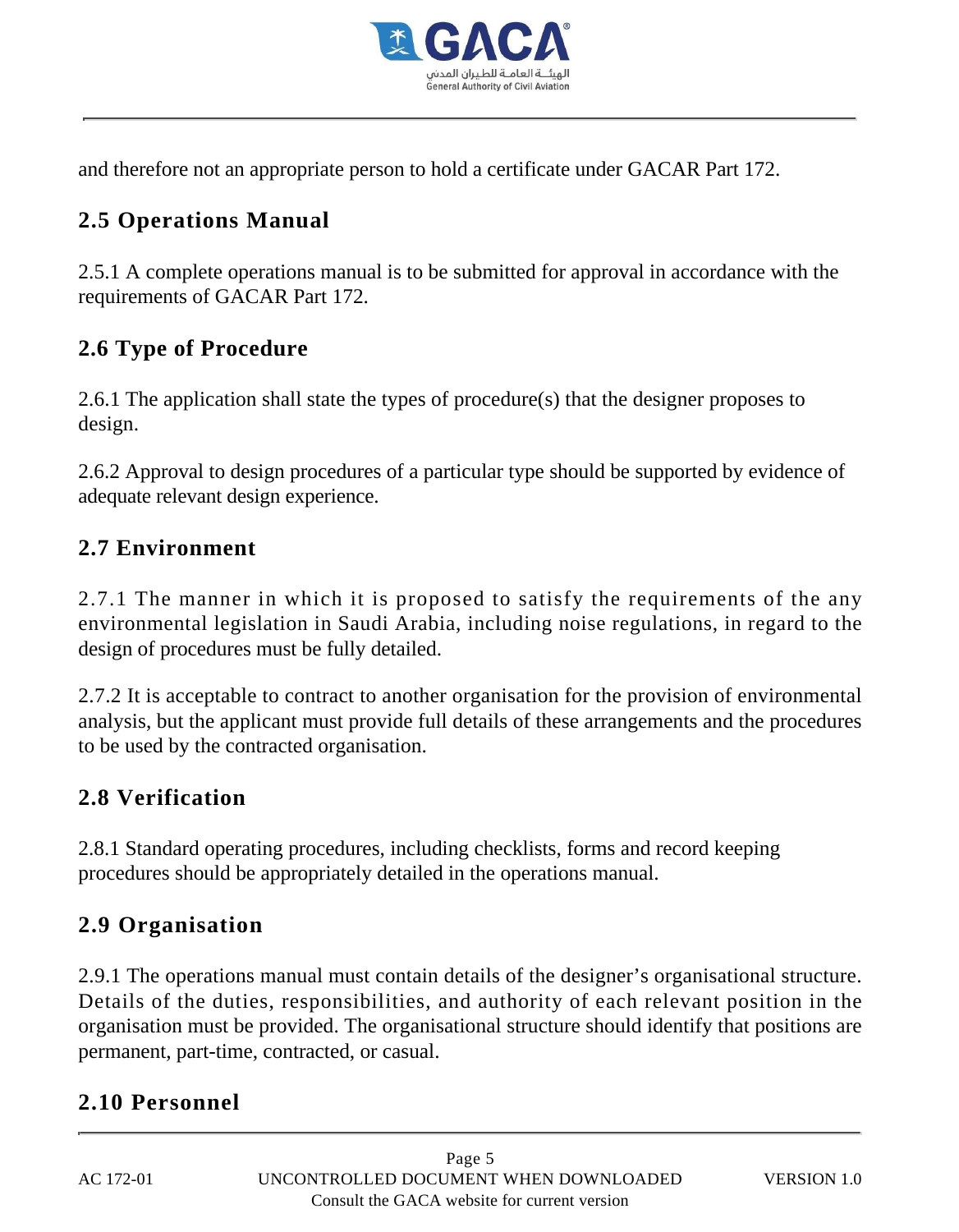

2.10.1 The qualifications and experience of all design staff should be included. Where appropriate, or where personnel are not identified, job descriptions and/or selection criteria may be used to support the application.

# **2.11 Chief Designer**

2.11.1 An application will not be considered unless the applicant nominates a person as Chief Designer. The nominee must be able to satisfy the requirements for Chief Designer. See AC172-02 Approval of the Appointment of a Chief Designer for information/guidance on GACA SS&AT's assessment of these requirements. An application will be accepted prior to the approval of the Chief Designer, but a certificate will not be issued until the Chief Designer has been approved.

### **2.12 Resources**

2.12.1 An applicant must provide sufficient detail of accommodation, equipment and other resources that are available to the designer to demonstrate that adequate resources are available which will permit the designer to carry out design work.

# **2.13 Automated Design Systems**

2.13.1 Where a particular automated design software system (e.g., FPDAM) is intended to be used, applicants must provide details of the system(s), copies of relevant software licences and update contracts, evidence of software version management, system training and support and other relevant material.

# **2.14 Training and Checking Program**

2.14.1 An applicant shall demonstrate that a suitable training and checking program is contained in the operations manual, and that procedures are in place to effectively implement and monitor that program.

2.14.2 The program must ensure that staff proficiency is formally assessed at appropriate intervals, and that adequate training is provided to ensure knowledge and skills in current and new procedures. Procedures must provide for records to be kept of checks completed, the results achieved and any remedial action or additional training provided to address any deficiency.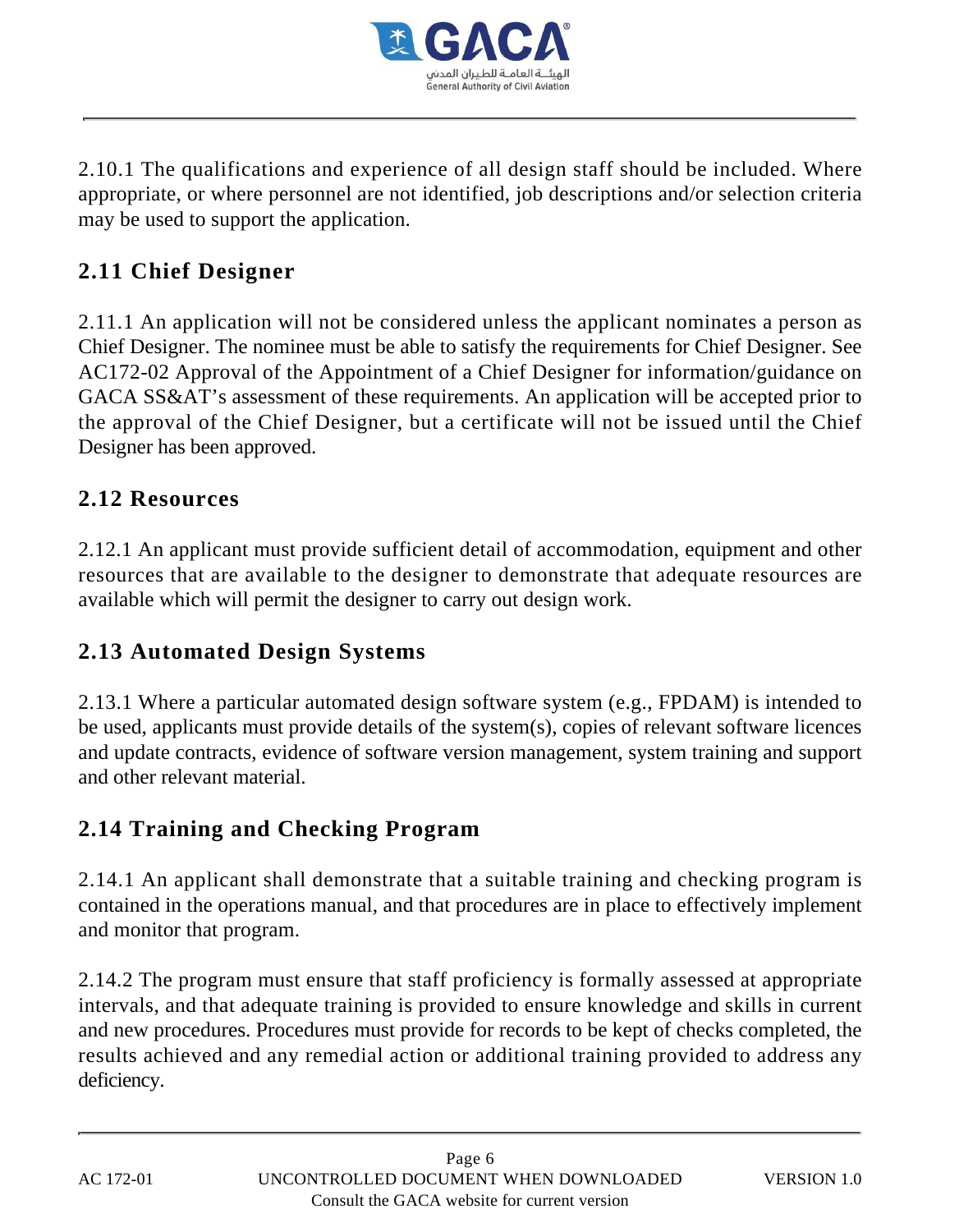

2.14.3 In the case of Chief Designers, suitable procedures shall be provided to ensure that the Chief Designer is able to maintain adequate skills and knowledge.

# **2.15 Safety Management System**

2.15.1 A safety management system is required as an integral part of the designer's operations. Guidance for the preparation of a safety management system is available in Advisory Circular AC005-01 Safety Management Systems(SMS).

# **2.16 Examples of Product**

2.16.1 An applicant shall provide for examination by GACA SS&AT at least two complete designs of each type of procedure that the applicant intends to design. Examples shall include full documentation, including data, maps, computation sheets and finished charts in the format required for publication.

2.16.2 Samples of designs may include designs carried out in the normal course of the designer's business at locations outside Saudi Arabia, provided those examples are representative of work by current staff, and are designed to PANS-OPS criteria.

2.16.3 Where examples of previously completed work are not available the applicant should consult with GACA SS&AT before preparing sample designs, to ensure that the proposed sample designs will be acceptable.

2.16.4 GACA SS&AT will assess product examples to determine that designs conform to ICAO PANS-OPS criteria and any GACAR regulatory requirements and that the designs are accurate and complete.

2.16.5 In assessing submitted examples GACA SS&AT may employ appropriate expertise from organisation outside GACA SS&AT.

2.16.6 Where deficiencies are found in submitted examples, GACA SS&AT may require further examples to be supplied.

### **2.17 Approval**

2.17.1 If GACA SS&AT approves an application, the applicant will be advised in writing.